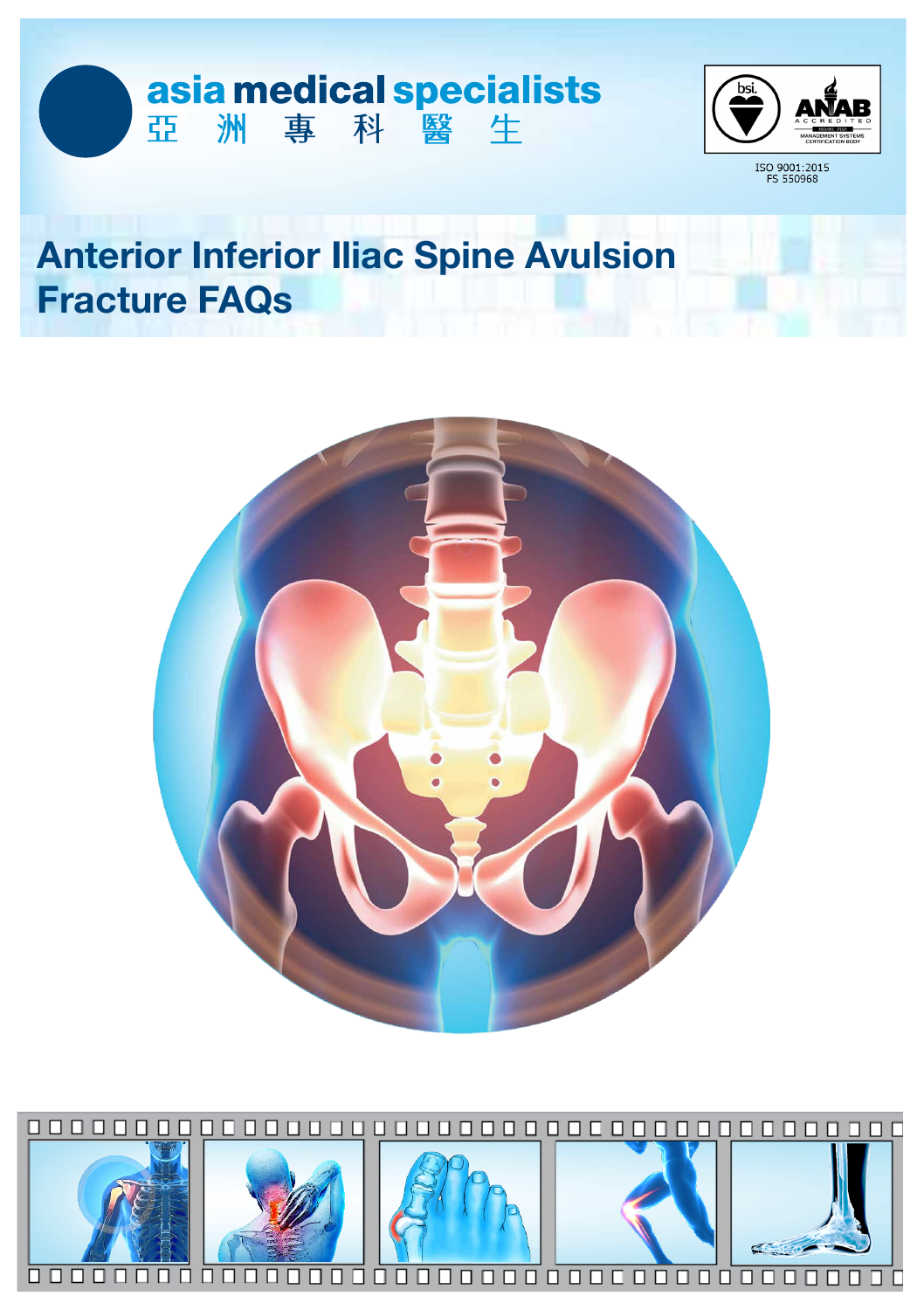## **What is the Anterior Inferior Iliac Spine?**

The Anterior Inferior Iliac Spine (AIIS) is a piece of bone just above the hip joint, which is the attachment of part of the rectus femoris muscle, one of the quadriceps muscles of the front of the thigh.

## **What is an AIIS avulsion fracture?**

The term 'avulsed' means 'pulled off'. The powerful contraction of rectus femoris muscle pulls off the bony origin of the muscle through the unfused growth plate.

Commonly, this occurs kicking a football.

AIIS avulsion fractures are relatively unusual injuries, most common in teenage athletes  $1,2$ . In teenage, the muscles are relatively powerful, and the bone is relatively weak. The AIIS forms from one of the small growth centres separate from the main pelvic bones, and the growth plate between the AIIS and the ilium bone of the pelvis is a weak point until the two bones fuse together at skeletal maturity in late teenage.

## **How is an AIIS avulsion fracture diagnosed?**

Diagnosis is by typical history of sudden pain in the groin on kicking, tenderness of the AIIS, and the X-ray appearance (Fig. 1).



Fig. 1 X-ray shows right AIIS avulsion (arrowheads) and normal left AIIS (arrows) in a teen soccer player.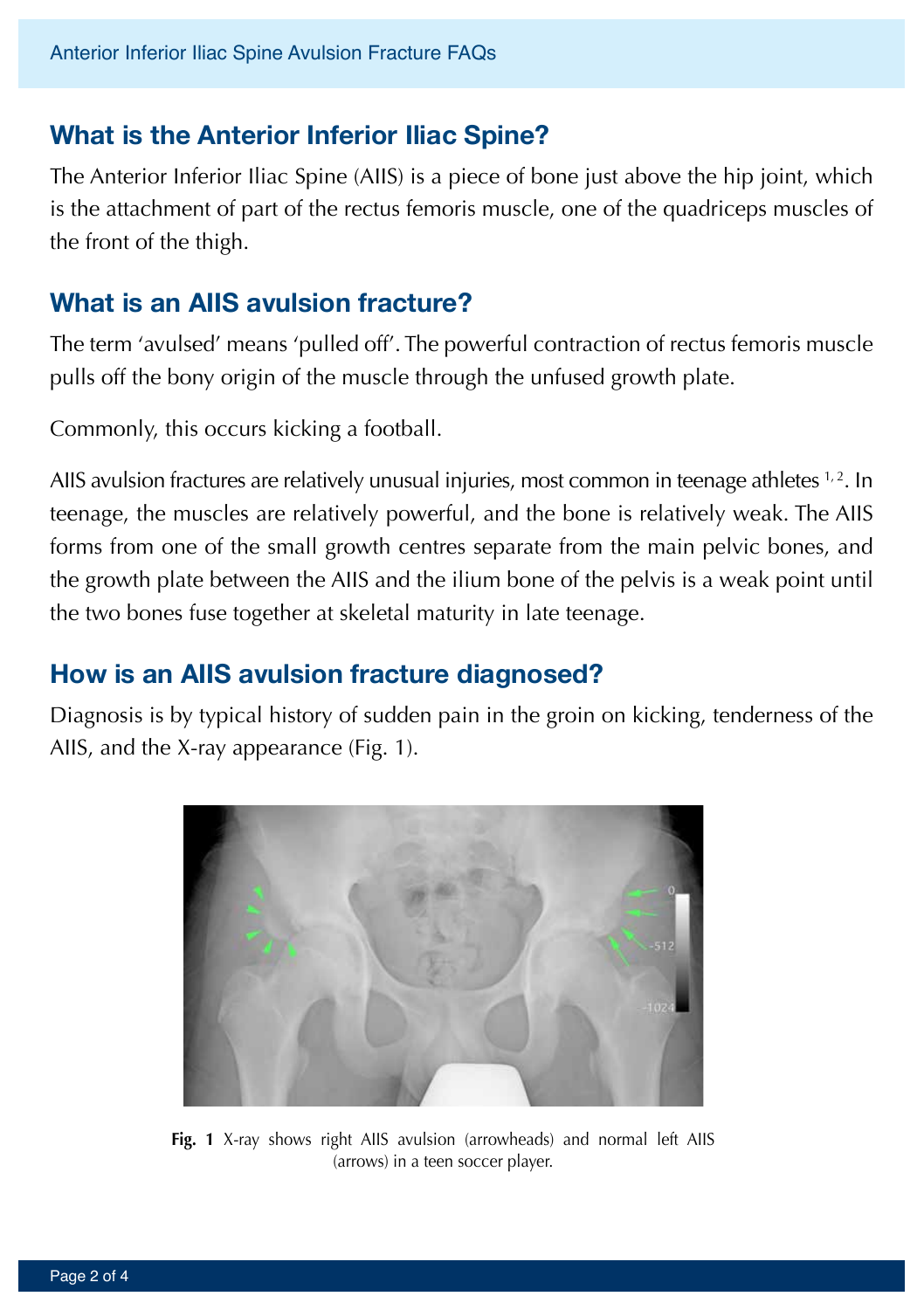Fracture may follow 'apophysitis' ('inflammation' of the AIIS) and in this case is probably best understood as completion of a stress fracture.

Sometimes an athlete fractures both sides  $^3$ .

Sometimes the fractures are mistaken for cancers 4 .

## **How is an AIIS avulsion fracture treated?**

Usually the fracture heals within 2 months, with rest from sport.

Operative treatment probably allows quicker recovery and return to training, however there are no proper trials.

There are a few reports of painful non-union of pelvic apophyseal fractures requiring delayed operative treatment.

#### **Non-operative treatment is recommended for:**

- 1. Minimally displaced fractures
- 2. Individuals who are not under time-pressure to return to sport

#### **Operative treatment is recommended for:**

1. Fractures displaced by 2cm or more – because of the risk of painful non-union and muscle weakness, and of impingement on the femur by the displaced AIIS (sub-spinous  $FAI$ )  $5$ 

2. Athletes who wish to return to full function as quickly as possible

3. Patients who have sub-spinous femoro-acetabular impingement after healing of the AIIS fracture  $5$  (Fig. 2 & 3)

#### **Non-operative treatment consists of:**

- 1. Rest
- 2. Pain killers
- 3. Physiotherapy